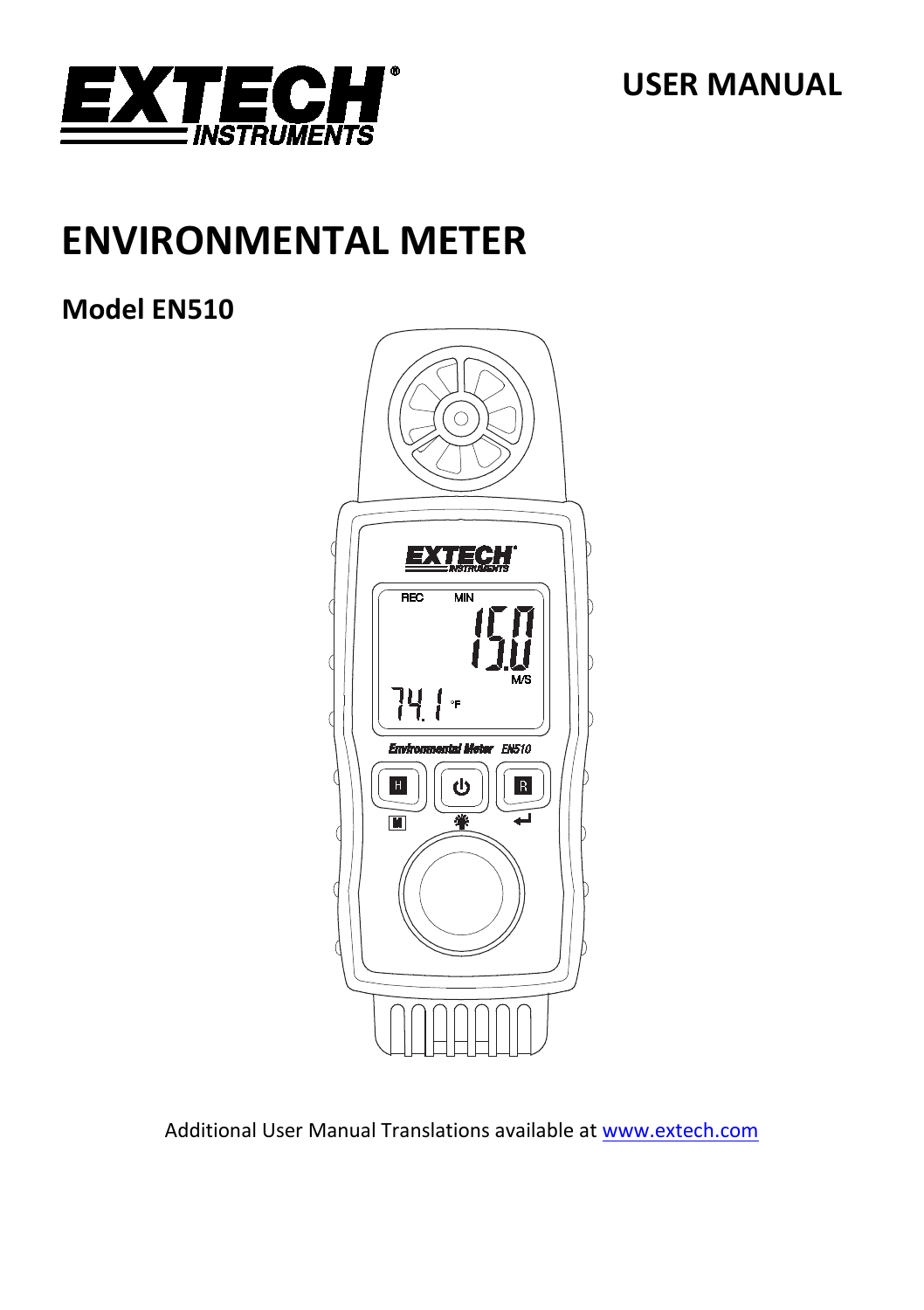# *Introduction*

Thank you for selecting the Extech EN510 Environmental Meter. This instrument measures Air Velocity with Air temperature, Air Flow (volume), Light, Relative Humidity % with Air temperature, Dew Point temperature, Web bulb temperature, Type K temperature (external probe), Heat Index temperature, and Wind Chill temperature. The backlit LCD includes primary and secondary displays plus a variety of intuitive status indicators. This device is shipped fully tested and calibrated and, with proper use, will provide years of reliable service. Please visit our website [\(www.extech.com\)](http://www.extech.com/) to check for the latest version and translations of this User Manual, Product Updates, Product Registration, and Customer Support.

# *Features*

- Professional environmental meter with programming menu for user-customization
- Selectable units of measure
- Air velocity with air temperature readings
- Air Flow (Volume) measurements in CFM ( $ft<sup>3</sup>$ ) and CMM ( $m<sup>3</sup>$ ) units
- Light measurements in Foot candle and LUX units
- Environmental measurements: Relative humidity % with air temperature, Dew point temperature, Wet bulb temperature, Wind chill temperature, Heat Index temperature, and Type K temperature (with external probe connected)
- Low-friction ball bearing mounted vane wheel for high accuracy low air velocity measurements
- Built-in barometric sensor for precise atmosphere and altitude monitoring
- MAX-MIN Recording
- Display Hold freezes displayed reading for convenience
- Compact, light-weight, easy-to-use, ergonomic design with lanyard
- Backlit LCD automatically reverses orientation to match selected sensor mode

# *Safety*

- Please read the entire User Manual and Quick Start before operating this device.
- Use the meter only as specified and do not attempt to service or open the meter housing.
- Do not allow children to handle the meter.
- Keep hands away from the internal relative humidity sensor (bottom of meter) when taking environmental measurements.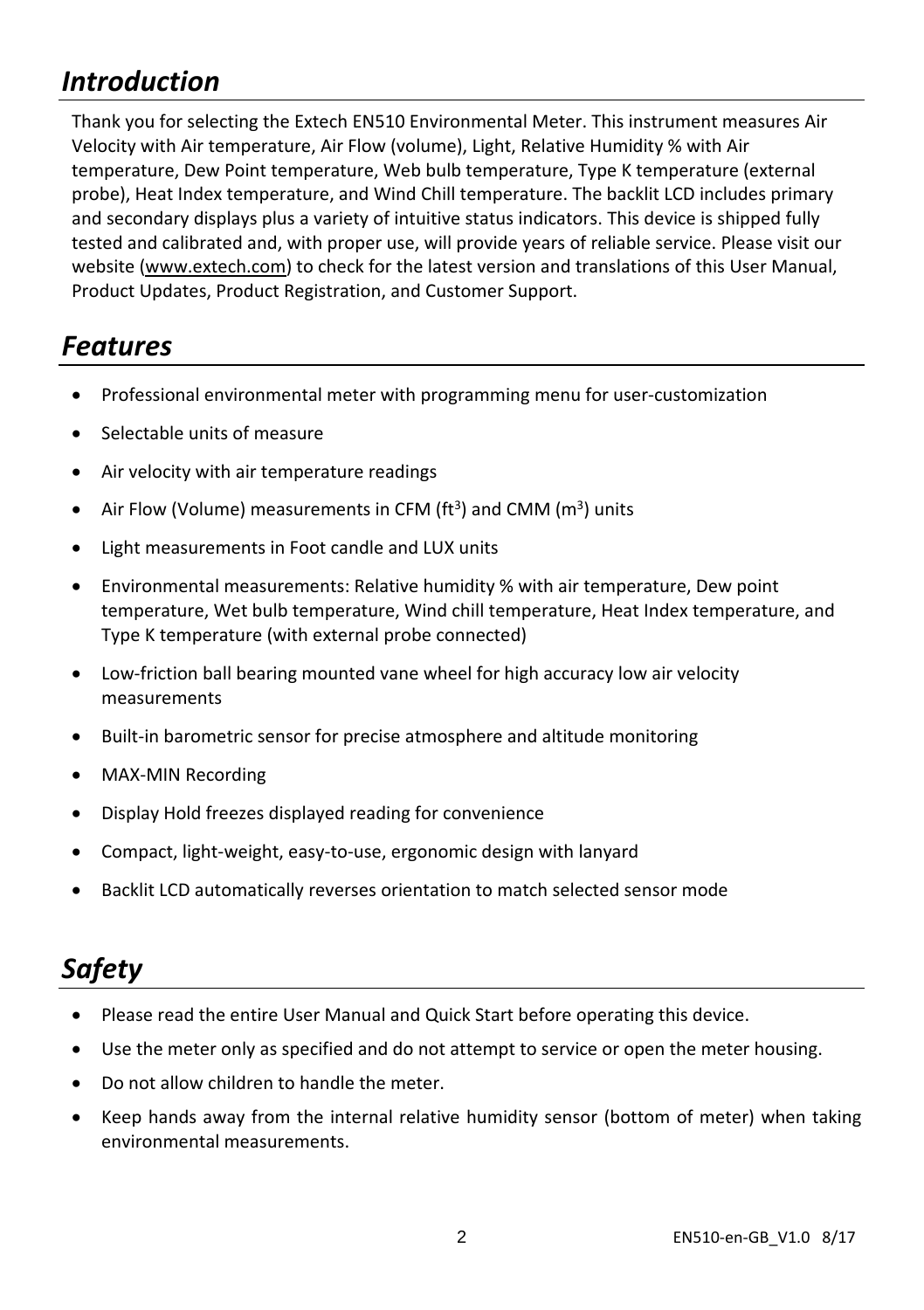# *Meter Description*

- 1. Air Velocity Vane
- 2. Type K Thermocouple Input
- 3. LCD Display
- 4. Display Hold / Mode Button
- 5. Light Sensor
- 6. Humidity/Temperature sensors
- 7. Power/Backlight button
- 8. MAX-MIN Record/Enter Button



Lanyard not pictured. Battery compartment and tripod mount on rear of meter

### *LCD Description*

- 1. MAX/MIN Record icon
- 2. MAX Display
- 3. MIN Display
- 4. Display Hold
- 5. Primary Display
- 6. Units of Measure
- 7. Temperature Display
- 8. Reverse Orientation Display
- 9. Units of Measure (for reverse display)

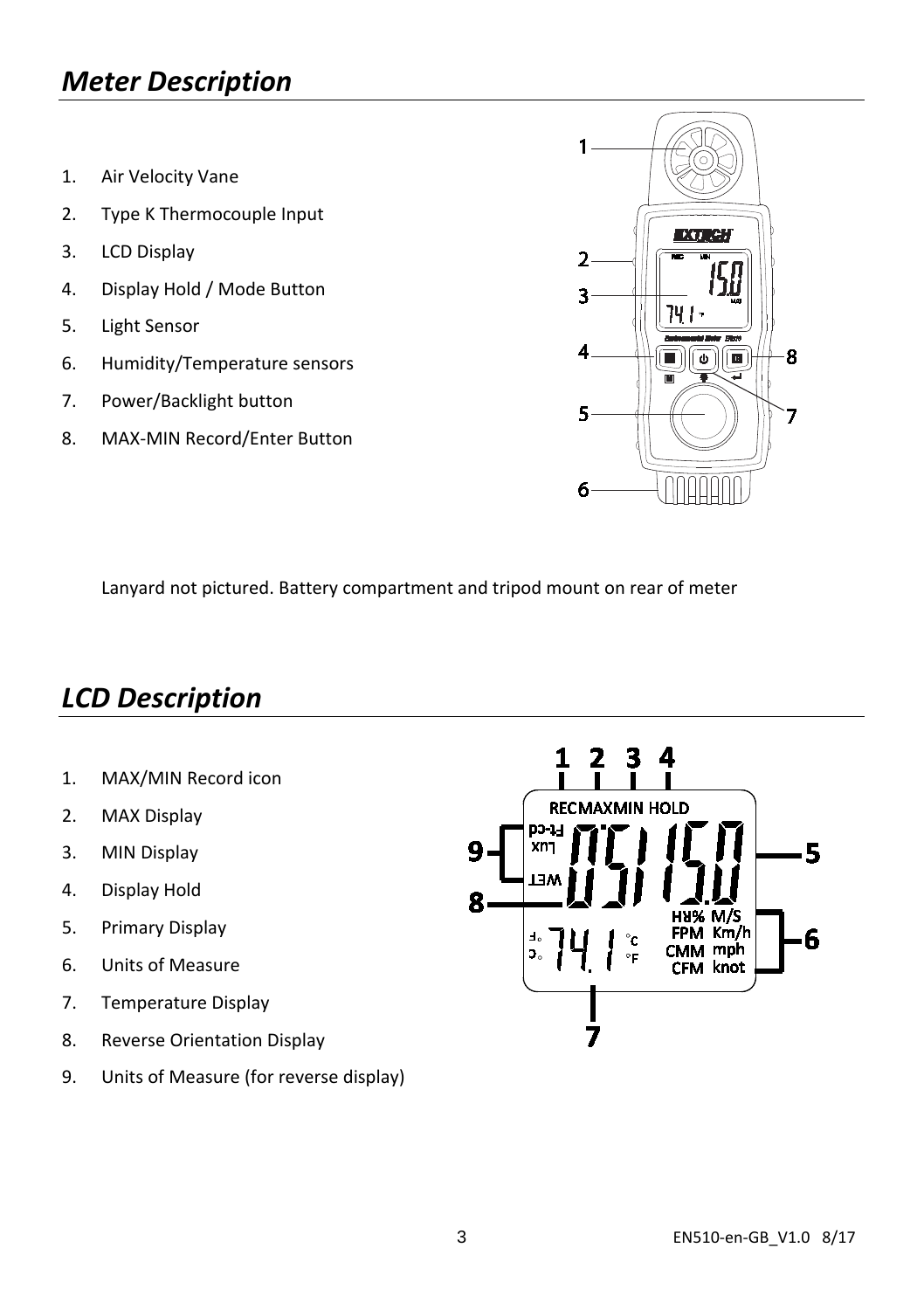#### **Meter Power**

- Three (3) 1.5V 'AAA' batteries power the meter. The battery compartment is located on the rear of the meter secured by one flat head screw.
- Short press the power button to switch the meter ON. The meter will begin displaying readings for the mode selected.
- Long press the power button to power OFF the meter.

#### **Auto Power OFF (APO)**

In order to conserve battery life, the meter will automatically switch off after approximately 10 minutes of inactivity. Note that APO does not function while the meter is in the MAX-MIN Recording mode (short press the **R** button to access the MAX-MIN Recording mode).

#### **Selecting the Operating Mode**

Long press the **M** (Mode) button to scroll through the list of functions. When the desired mode is displayed, release the button. See display icons with brief descriptions below:

- **An** Anemometer (Air Velocity plus Air temperature)
- **AirFL** Air flow (Volume) in CFM and CMM units
- **CHiLL** Wind chill temperature
- **rH** Relative Humidity in % and Air temperature
- **dP** Dew point temperature
- **\_Et** Wet bulb temperature
- **HEAt** Heat index temperature
- **LigHt** Light intensity measurements
- **tYPE** Type K thermocouple temperature (must attach thermocouple to meter)

#### **Changing the Units of Measure**

- 1. Press and hold the R button until the word 'Unit' appears.
- 2. Now short press the power button to change the units for the selected measurement mode.
- 3. Short press  $\triangleq$  to save the selection and move to the secondary function, if applicable (temperature, for example). Short press the power button to change the secondary function units, if applicable, and then short press  $\leftarrow$  to save.
- 4. See units list below:

Air Velocity units M/S, km/h, mph, knot, FPM Air Flow units CFM ( $\text{ft}^3$ ) and CMM ( $\text{m}^3$ ) Temperature units  $\degree$ C,  $\degree$ F (for air, wind chill, dew point, wet bulb, heat index, and Type K) Light units Foot-candles, LUX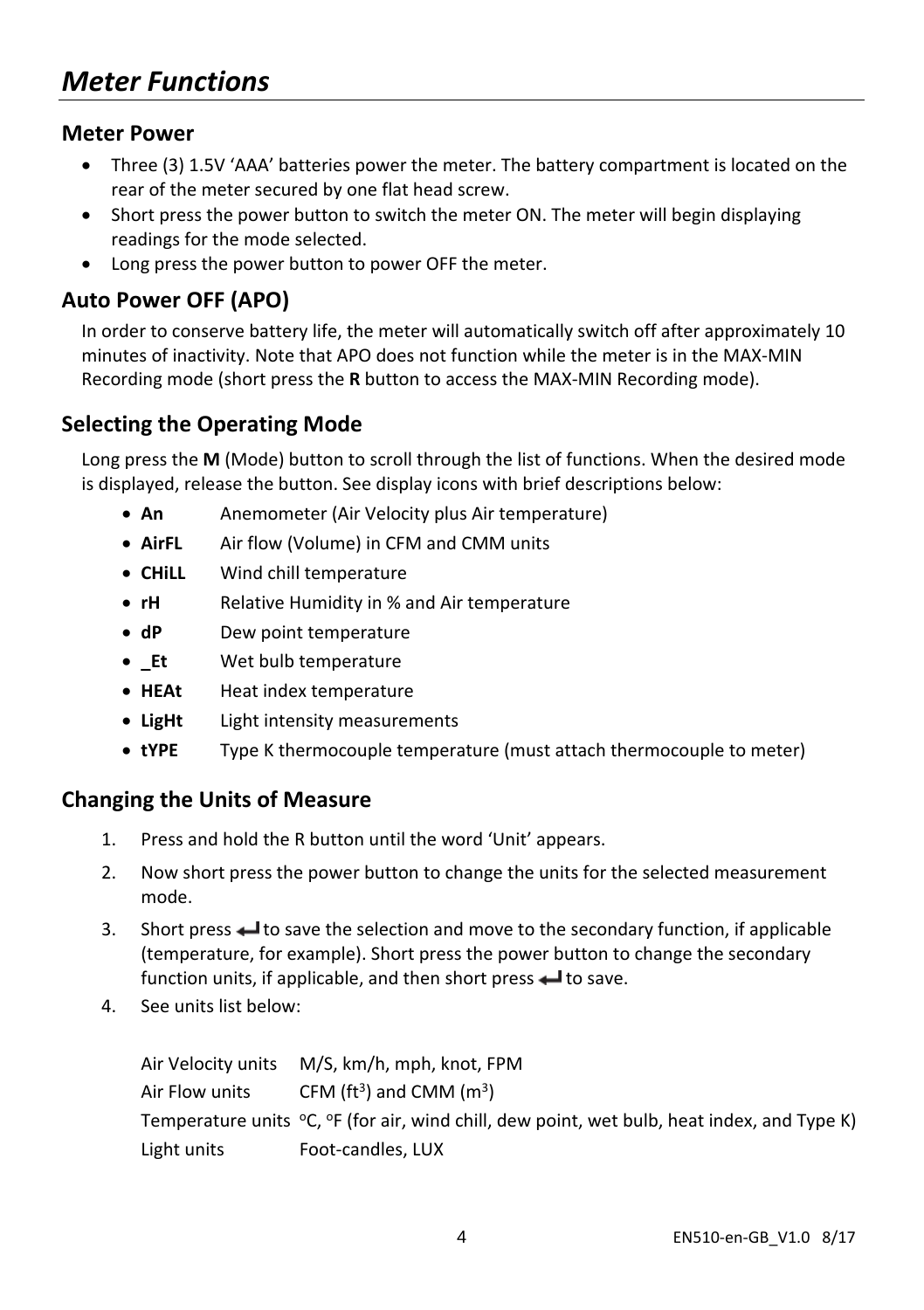### **Reversible Backlight LCD**

The LCD display automatically reverses its presentation orientation depending on measurement mode. This is to match the display orientation with the selected sensor mode (light, air velocity, or environmental measurements such as Wet bulb temperature).

The LCD is equipped with backlighting for easier viewing, especially in dimly lit areas. With the meter powered ON, short press the power button to turn ON the backlight. The backlight will power OFF after several seconds.

### **Display Hold**

Short press the **H** (Hold) button to freeze and unfreeze the displayed reading. The Display Hold mode is not operational when using the MAX-MIN Recording mode.

### **MAX-MIN Record Mode**

In this mode, the meter records the maximum and minimum readings over time.

- Short press the **R** (Record) button to start recording MAX/MIN readings.
- Now use short presses of the **R** button to toggle MAX and MIN reading displays.
- Short press the **H** button to reset MAX and MIN memories.
- Press and hold the **R** button to exit the Recording mode.

# *Measurement Modes*

#### **Air Velocity with Air temperature**

- With the meter ON, press and hold the **M** (Mode) button until '**An**' is displayed; then release the button.
- Hold the measurement vane in the air stream (in either direction).
- View the air velocity and air temperature readings on the LCD.

#### **Light Measurements**

- Press and hold the **M** button until '**LigHt**' is displayed; then release.
- Hold the meter so that the source of light fully encompasses the light sensor dome.
- View the light reading on the LCD (light readings are displayed in reverse orientation).

### **Type K/Wind chill/Relative Humidity/Dew point/Wet bulb/Heat index Measurements**

- Press and hold the **M** button until the desired function is displayed:
- **CHiLL** Wind chill; **rH** Relative Humidity (with air temperature); **dP** Dew point; **\_Et** Wet bulb; **HEAt** Heat index; **tYPE** Type K thermocouple temperature (attach thermocouple to meter)
- Place the meter or type K probe in the measurement area and view the readings on the LCD.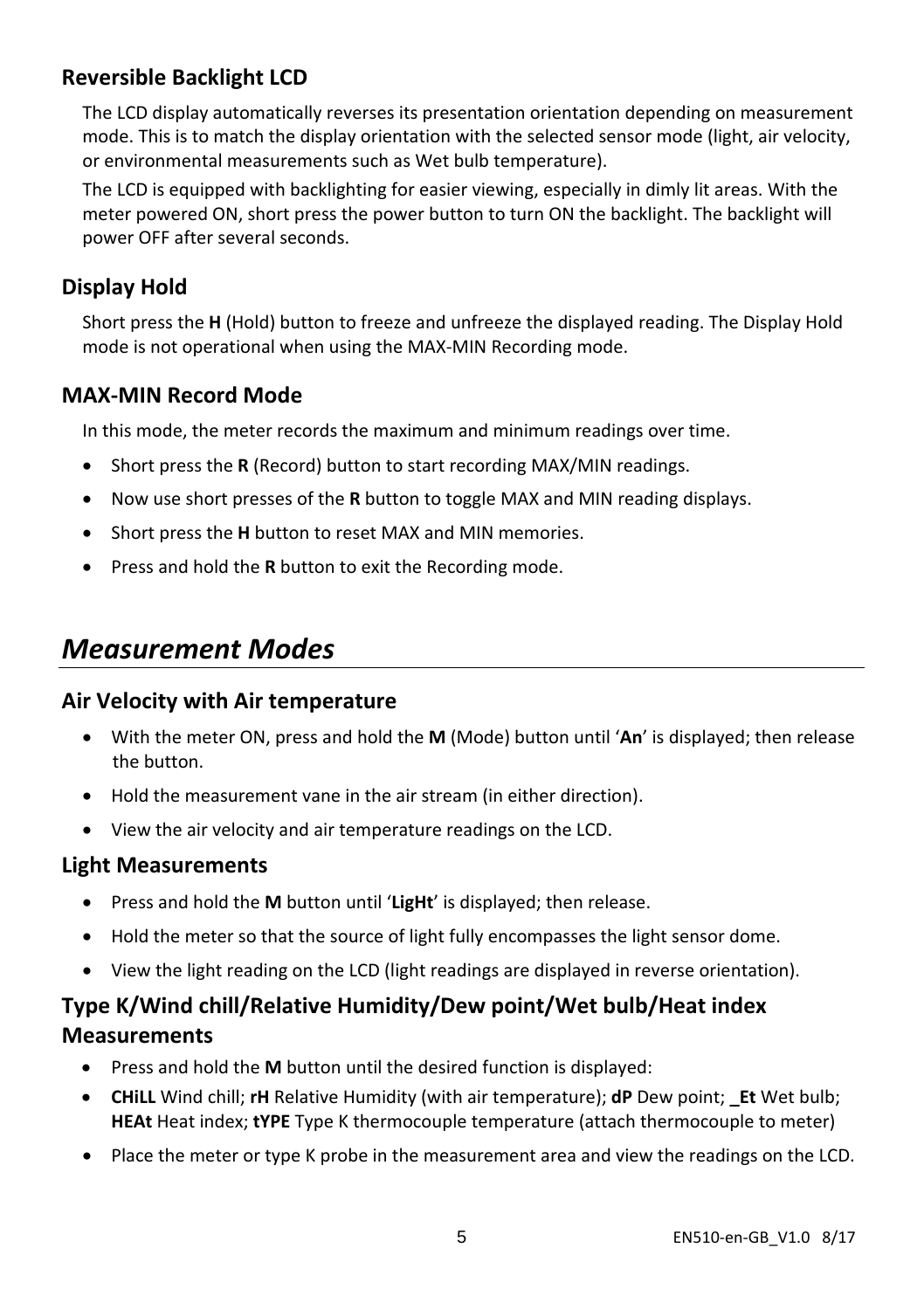### **Air Flow (CFM, CMM) Volume Measurements**

- Press and hold the **M** button until 'AirFl' appears.
- Enter the duct area (in square feet or meters) by short pressing **M** and long pressing **R** until 'm-2' (m2) or 'f-2' (ft2) appears. Short press the power button to increase or **H** to decrease the area; Long press the power or **H** button to scroll quickly. See area equations below.
- Short press  $\leftarrow$  to save.
- Remember to convert inches, centimeters, or other unit to square feet or square meters before entering the area; otherwise, the air flow readings will not be correct.
- Place the vane in the air duct and read the air flow reading in CFM ( $ft<sup>3</sup>$ ) or CMM ( $m<sup>3</sup>$ ) units on the LCD.

#### **Area equation for rectangular or square ducts**



Width (W)



#### **Area equation for circular ducts**



**Radius** (r) **Area** (A) =  $\pi \times r^2$ Where  $\pi = 3.14$  and  $r^2$  = radius x radius

#### **Cubic equations**

CFM (ft<sup>3</sup>/min) = Air Velocity (ft/min) x Area (ft<sup>2</sup>)

CMM ( $m^3/m$ in) = Air Velocity ( $m/s$ ) x Area ( $m^2$ ) x 60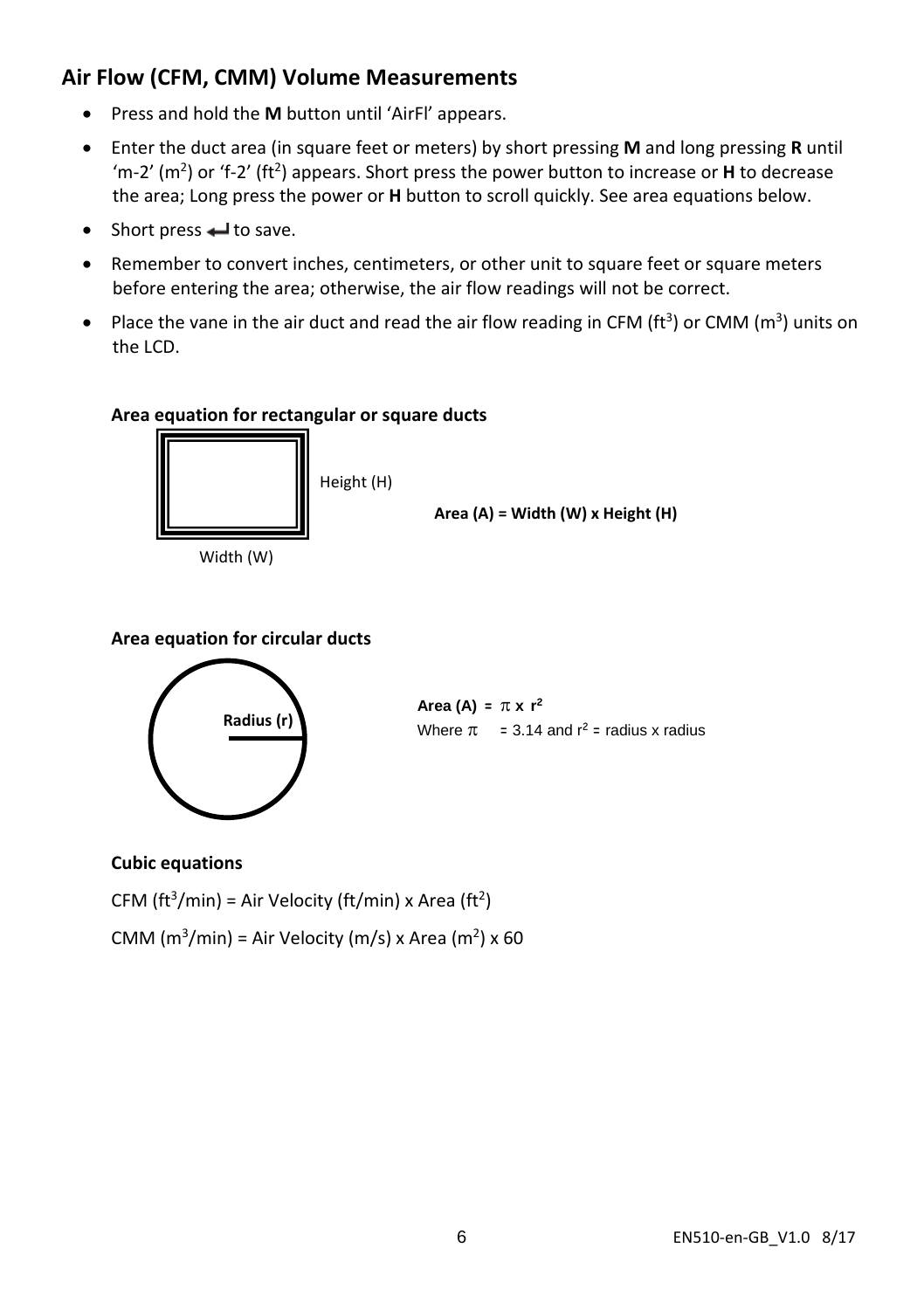### **Battery Replacement**

When the low battery icon  $\frac{d}{dx}$  appears on the display please replace the batteries as described below.

- 1. Remove power from the meter.
- 2. Remove the flat head screw that secures the battery compartment at the back of the meter.
- 3. Open the battery compartment and replace the three (3) 1.5V 'AAA' batteries observing correct polarity. Re-assemble the meter before use.

Safety: Please dispose of batteries responsibly; never dispose of batteries in a fire, batteries may explode or leak. If the meter is not to be used for 60 days or more, remove the batteries and store separately.



Never dispose of used batteries or rechargeable batteries in household waste. As consumers, users are legally required to take used batteries to appropriate collection sites, the retail store where the batteries were purchased, or wherever batteries are sold.

**Disposal:** Do not dispose of this instrument in household waste. The user is obligated to take end-of-life devices to a designated collection point for the disposal of electrical and electronic equipment.

### **Cleaning and Storage**

Periodically wipe the case with a damp cloth and mild detergent; do not use abrasives or solvents. Do not allow moisture to come in contact with any of the sensors.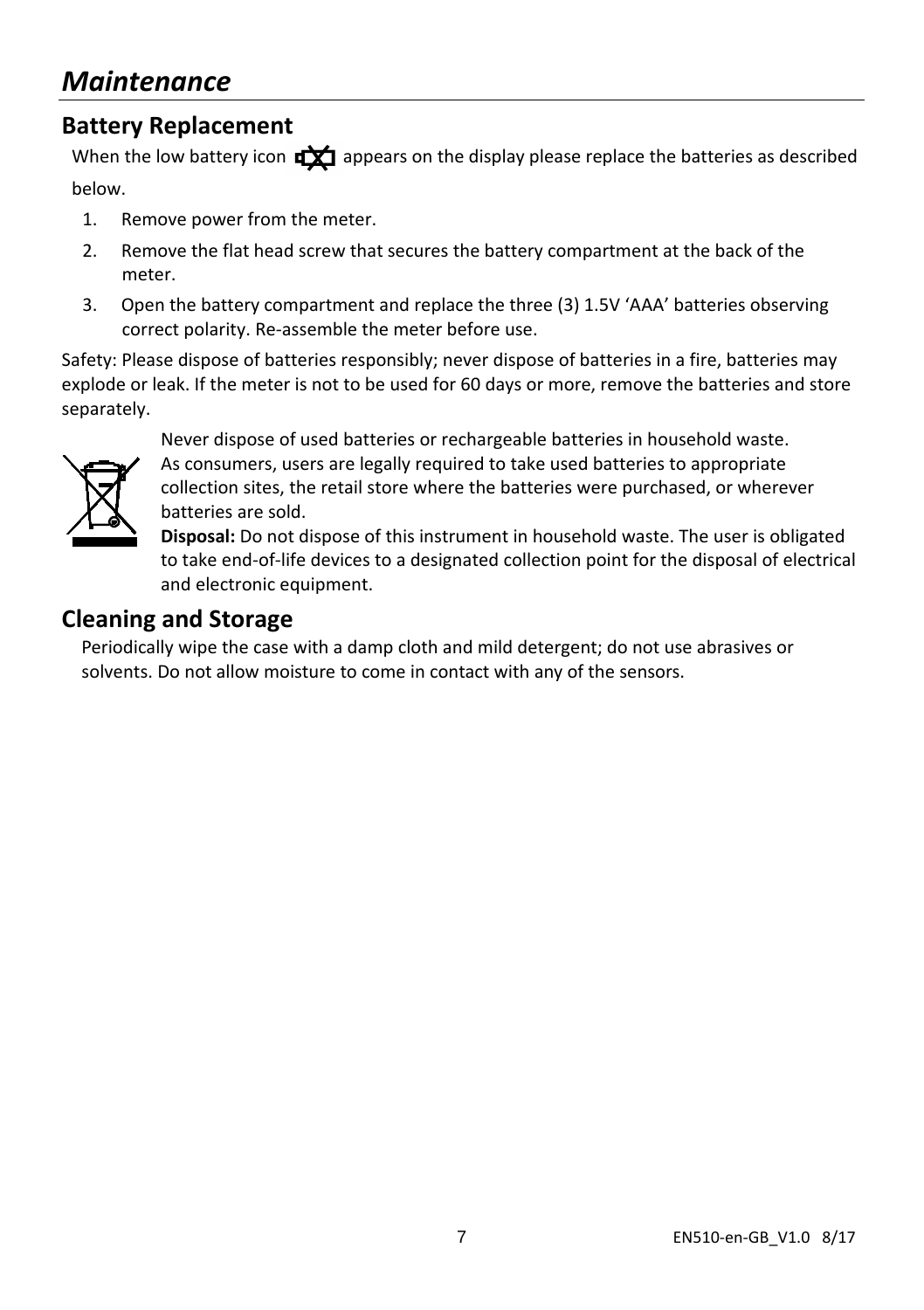# *Specifications*

| General                                                |             |                                                                                                                                                                                                        |                   |                 |  |
|--------------------------------------------------------|-------------|--------------------------------------------------------------------------------------------------------------------------------------------------------------------------------------------------------|-------------------|-----------------|--|
| Display                                                |             | Backlit LCD 3.0 x 3.5 cm (1.18 x 1.38")                                                                                                                                                                |                   |                 |  |
| Air Velocity Sensor                                    |             | Low friction ball bearing vane                                                                                                                                                                         |                   |                 |  |
| Light sensor                                           |             | Cosine/color-corrected photo-diode                                                                                                                                                                     |                   |                 |  |
| Air Temperature sensor                                 |             | PT1K ohm RTD (internal sensor)                                                                                                                                                                         |                   |                 |  |
| Relative Humidity sensor                               |             | Capacitance sensor                                                                                                                                                                                     |                   |                 |  |
| Measurements                                           |             | Air Velocity with Air Temperature, Relative Humidity with Air<br>Temperature, Light, Air Flow, Dew Point, Wet Bulb, Wind Chill, Heat<br>Index, and Type K Temperature (requires external thermocouple) |                   |                 |  |
| Tripod mount                                           |             | On rear of meter                                                                                                                                                                                       |                   |                 |  |
| <b>Operating Humidity</b>                              |             | 80% RH Max                                                                                                                                                                                             |                   |                 |  |
| <b>Operating Temperature</b>                           |             | 0 to 50°C (32 to 122°F)                                                                                                                                                                                |                   |                 |  |
| Over Limit Display                                     |             | $u_{\perp}$ $\perp$ $u$                                                                                                                                                                                |                   |                 |  |
| Power Supply                                           |             | 3 x 1.5V AAA batteries                                                                                                                                                                                 |                   |                 |  |
| Power Consumption                                      |             | Approximately 5mA DC                                                                                                                                                                                   |                   |                 |  |
| Weight                                                 |             | 160g (5.6oz)                                                                                                                                                                                           |                   |                 |  |
| Dimensions (HxWxD)                                     |             | 153x 58x 25mm (6.0 x 2.3 x 1.0 inch)                                                                                                                                                                   |                   |                 |  |
| Air Velocity plus Air Temperature                      |             |                                                                                                                                                                                                        |                   |                 |  |
| <b>Units</b>                                           | Range       |                                                                                                                                                                                                        | <b>Resolution</b> | Accuracy        |  |
| ft/min (FPM)                                           | 80 to 3937  |                                                                                                                                                                                                        | $\mathbf{1}$      |                 |  |
| m/s                                                    | 0.4 to 20.0 |                                                                                                                                                                                                        | 0.1               |                 |  |
| km/h                                                   | 1.4 to 72.0 |                                                                                                                                                                                                        | 0.1               | ±3% F.S.        |  |
| <b>MPH</b>                                             | 0.9 to 44.7 |                                                                                                                                                                                                        | 0.1               |                 |  |
| knots                                                  | 0.8 to 38.8 |                                                                                                                                                                                                        | 0.1               |                 |  |
| °C                                                     | 0 to 50     |                                                                                                                                                                                                        | $0.1^\circ$       | $±1.2$ °C       |  |
| °F                                                     | 32 to 122   |                                                                                                                                                                                                        | $0.1^\circ$       | $±2.5^{\circ}F$ |  |
| Ft/min and FPM: feet per minute<br>MPH: miles per hour |             |                                                                                                                                                                                                        |                   |                 |  |

*m/s: meters per second knots: nautical miles per hour*

*km/h: kilometers per hour*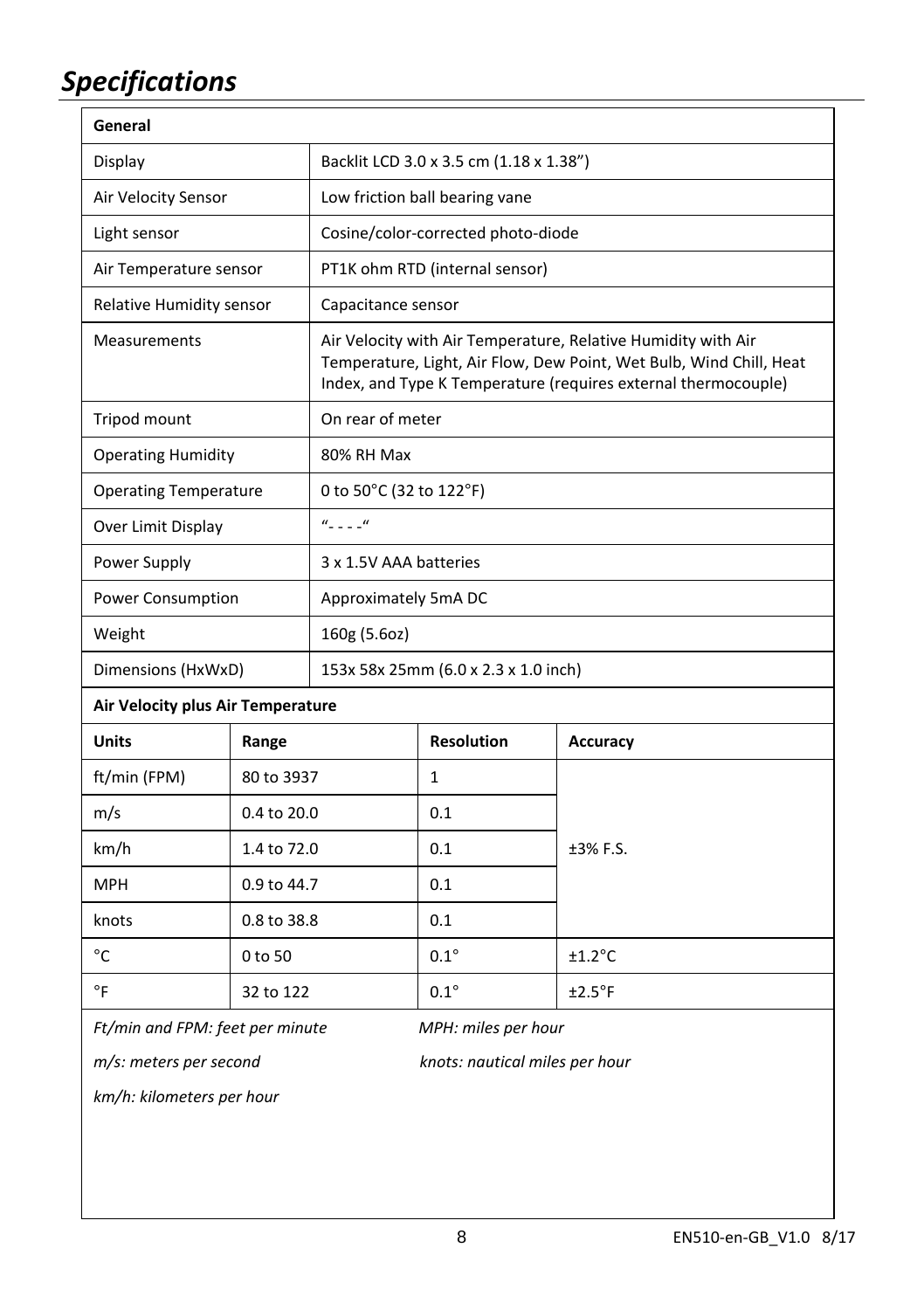|                                                                                                 | <b>Relative Humidity plus Air Temperature</b>                                                   |                   |                                                            |  |  |  |  |
|-------------------------------------------------------------------------------------------------|-------------------------------------------------------------------------------------------------|-------------------|------------------------------------------------------------|--|--|--|--|
| %RH                                                                                             | 10 to 95                                                                                        | 0.1               | ±(4%RH) @ < 70%RH                                          |  |  |  |  |
|                                                                                                 |                                                                                                 |                   | ±(4%rdg +1.2%RH) @ > 70%RH                                 |  |  |  |  |
| °C                                                                                              | 0 to 50                                                                                         | 0.1               | $±1.2$ °C                                                  |  |  |  |  |
| $\circ$ F                                                                                       | 32 to 122                                                                                       | 0.1               | $±2.5^{\circ}F$                                            |  |  |  |  |
| Light (automatic ranging)                                                                       |                                                                                                 |                   |                                                            |  |  |  |  |
| Lux                                                                                             | 0 to 2,200                                                                                      | $\mathbf{1}$      |                                                            |  |  |  |  |
|                                                                                                 | 1,800 to 20,000                                                                                 | 10                |                                                            |  |  |  |  |
|                                                                                                 | 0 to 204.0                                                                                      | 0.1               | $\pm$ (5%rdg + 8dgts)                                      |  |  |  |  |
| Ft-cd                                                                                           | 170 to 1,860                                                                                    | $\mathbf{1}$      |                                                            |  |  |  |  |
| <b>Air Flow</b>                                                                                 |                                                                                                 |                   |                                                            |  |  |  |  |
| CMM $(m^3)$                                                                                     | 0.024 to 36000                                                                                  |                   | 0.001 / 0.01 / 0.1 / 1                                     |  |  |  |  |
| CFM $(ft^3)$                                                                                    | 0.847 to 1271300                                                                                |                   | $0.001 / 0.01 / 0.1 / 1 / 10(x10) / 100(x100)$             |  |  |  |  |
| <b>Dew Point Temperature</b>                                                                    |                                                                                                 |                   |                                                            |  |  |  |  |
| Unit                                                                                            | Range                                                                                           | <b>Resolution</b> | Accuracy                                                   |  |  |  |  |
| $^{\circ}{\rm C}$                                                                               | -25.3 to 49.0                                                                                   | 0.1               | Calculated from temperature and                            |  |  |  |  |
| °F                                                                                              | -13.5 to 120.0                                                                                  | 0.1               | humidity readings                                          |  |  |  |  |
| <b>Wet Bulb Temperature</b>                                                                     |                                                                                                 |                   |                                                            |  |  |  |  |
| °C                                                                                              | -5.4 to 49.0                                                                                    | 0.1               | Calculated from temperature and                            |  |  |  |  |
| $^{\circ}$ F                                                                                    | 22.2 to 120                                                                                     | 0.1               | humidity readings                                          |  |  |  |  |
| <b>Heat Index</b>                                                                               |                                                                                                 |                   |                                                            |  |  |  |  |
| °C                                                                                              | 0 to 100.0                                                                                      | 0.1               | $±2.0^{\circ}$ C                                           |  |  |  |  |
| $\circ$ F                                                                                       | 32 to 212                                                                                       | 0.1               | $±3.6$ °F                                                  |  |  |  |  |
|                                                                                                 | Exposure to direct sunlight can increase heat index readings by $8^{\circ}$ C (14 $^{\circ}$ F) |                   |                                                            |  |  |  |  |
| <b>Type K Thermometer</b>                                                                       |                                                                                                 |                   |                                                            |  |  |  |  |
| °C                                                                                              | -50.0 to 1300.0<br>-50.1 to -100.0                                                              | 0.1               | $\pm (0.4\% + 0.5^{\circ}C)$<br>$\pm (0.4\% + 1\degree C)$ |  |  |  |  |
| $\circ$ F                                                                                       | -58.0 to 2372.0<br>-58.1 to -148.0                                                              | 0.1               | $\pm (0.4\% + 1\degree F)$<br>$\pm (0.4\% + 1.8$ °F)       |  |  |  |  |
| Accuracy is stated for meter only. Additional error is introduced by the external Type K probe. |                                                                                                 |                   |                                                            |  |  |  |  |
|                                                                                                 |                                                                                                 |                   |                                                            |  |  |  |  |
|                                                                                                 |                                                                                                 |                   |                                                            |  |  |  |  |
|                                                                                                 |                                                                                                 |                   |                                                            |  |  |  |  |